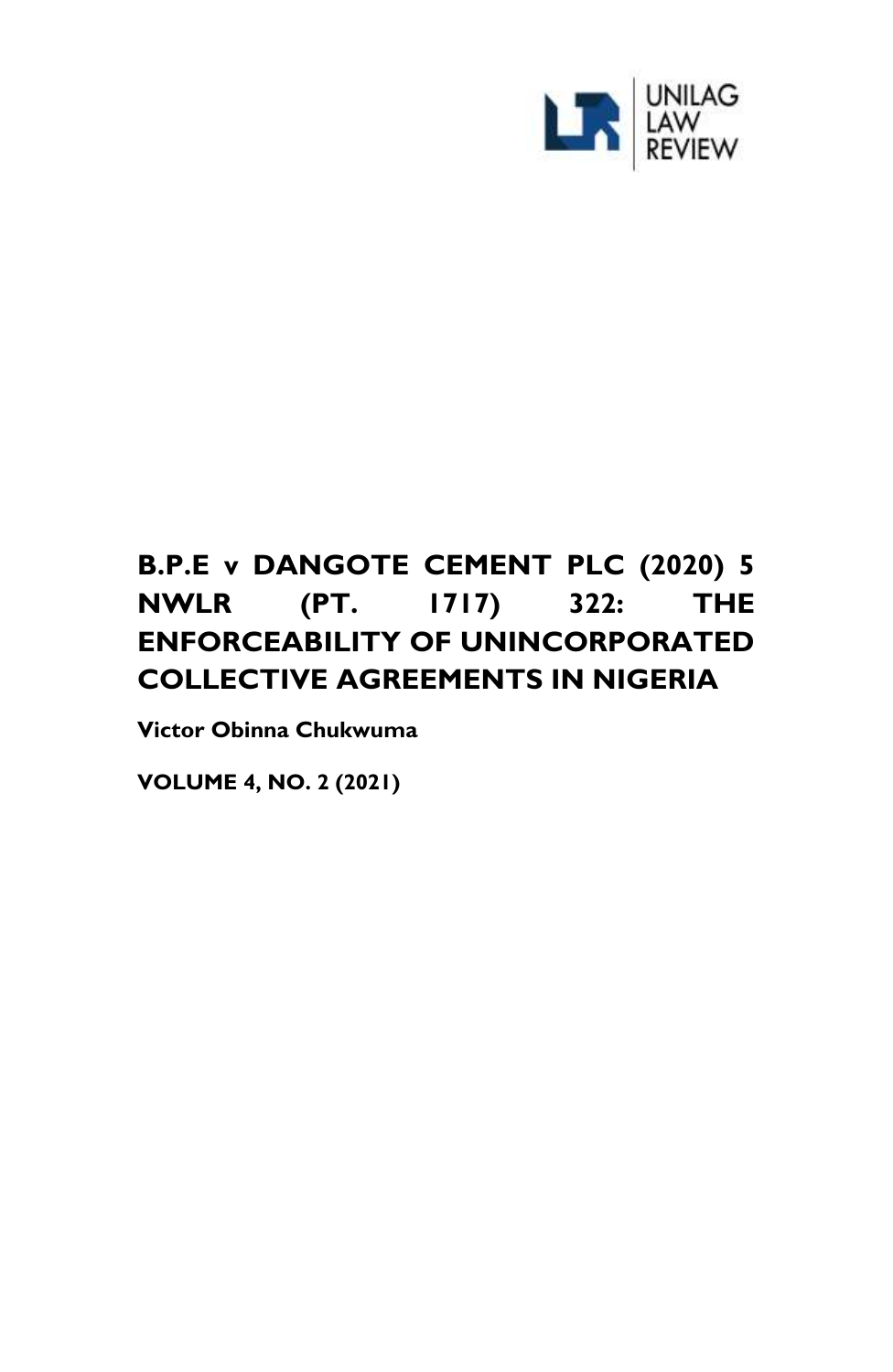## *B.P.E* **V** *DANGOTE CEMENT PLC* **(2020) 5 NWLR (PT. 1717) 322: THE ENFORCEABILITY OF UNINCORPORATED COLLECTIVE AGREEMENTS IN NIGERIA**

Victor Obinna Chukwuma $^{\dagger}$ 

#### *ABSTRACT*

*This paper briefly reviews part of the recent decision of the Supreme Court in B.P.E v Dangote Cement Plc<sup>1</sup> wherein the apex court reiterated the old common law position to wit that a collective agreement is not enforceable except where it has been incorporated into the contract of employment by the parties. The aim of this paper therefore is to discuss the applicability or otherwise of this recapitulation by the supreme court on the lower courts especially in the light of the doctrine of judicial precedent vis-à-vis the current labour dispensation in Nigeria. Adopting a doctrinal and analogical approach, the researcher finally submits that the supreme court's decision particularly as it relates to collective agreements, is not binding on the lower courts and that, under the new labour dispensation, a collective agreement need not be incorporated into an employee's contract of employment before it can be enforced by the court.*

Keywords: Collective Agreements, Enforceability, Labour, National Industrial Court of Nigeria (NIC)

## **1.0. INTRODUCTION**

A collective agreement is simply a written agreement between an employer or a group of employers and a trade union or a group of workers, concerning the conditions of work and terms of employment. It is usually a product of collective bargaining, that is, it stems from a negotiation between the employer's representatives and the workers' representatives.<sup>2</sup> The position at common law is that a collective agreement is not enforceable except where parties have adopted it into their terms of employment. A learned writer has also noted that the above common law position has since been the position

<sup>\*</sup> Victor Obinna Chukwuma Esq. LLB, BL, LLM Student (Unilag), Counsel at Adekunle Ojo & Associates, Ikeja, Lagos. He can be contacted via email: obinnaonwal32@gmail.com or his phone number: 07069182735.

<sup>1</sup> (2020) 5 NWLR (PT. 1717) 322.

<sup>2</sup> C.K. Agomo, *Nigerian Employment and Labour Relations Law and Practice* (Concept Publications Limited; Lagos, 2018), p. 292.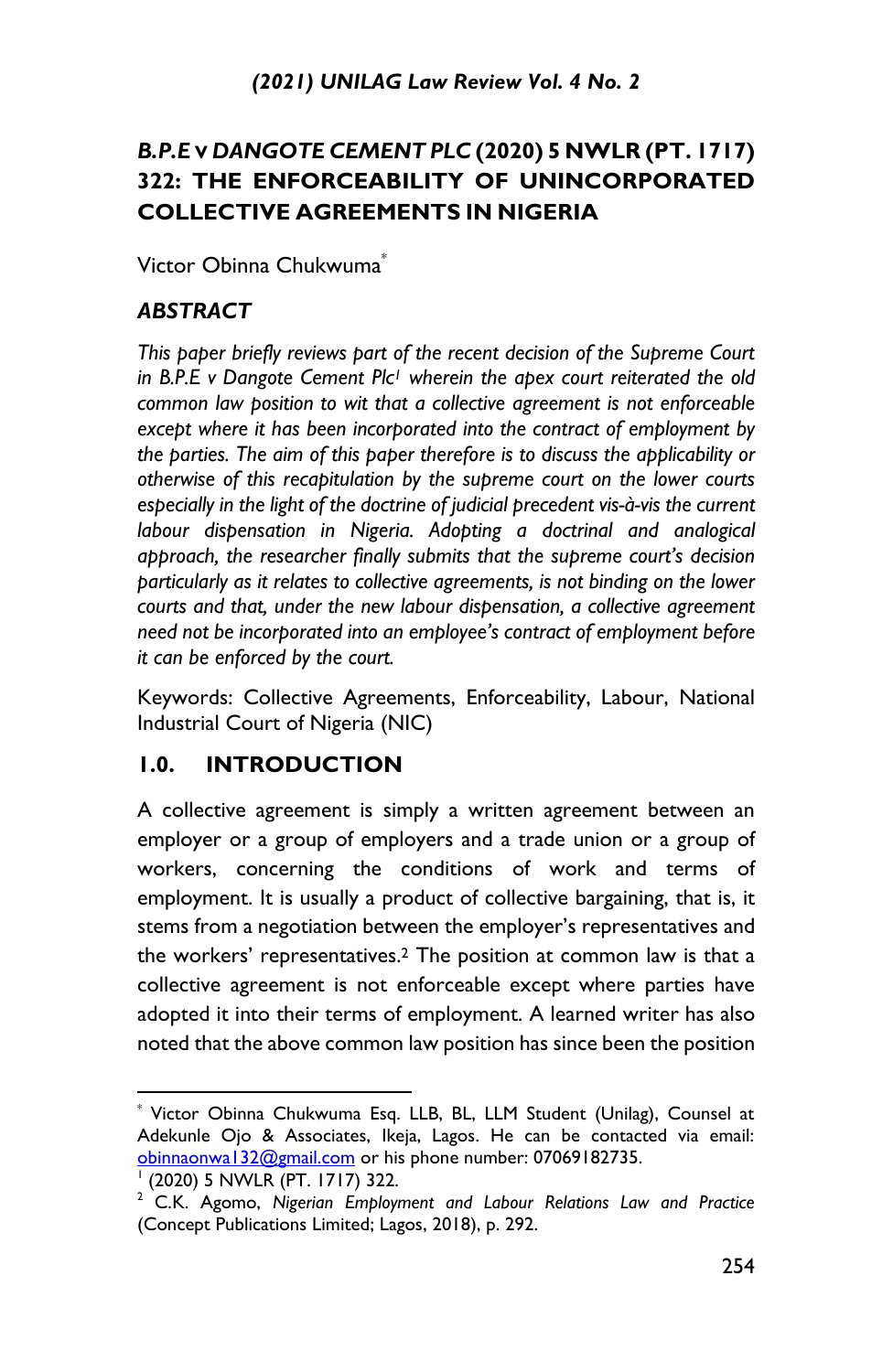of law in Nigeria.<sup>3</sup> However, with the coming into force of the Third Alteration Act, 2010, the National Industrial Court of Nigeria (NIC), in a number of cases, has refused to follow the said common law principle, notwithstanding existing decisions of the Supreme Court and the Court of Appeal where the common law principle was applied. In the recent case of *BPE* v *Dangote Cement Plc,*<sup>4</sup> the supreme court reiterated the common law principle that collective agreements are not enforceable except where they have been incorporated by the parties. The likely effect of this decision is that many lawyers and scholars may seek to rely thereon to argue that the incorporation of a collective agreement into the terms of employment is a fundamental requirement without which its enforcement is not possible. It is therefore apposite to consider the effect of the above Supreme Court decision on the lower courts (that is, the Court of Appeal and National Industrial Court). Although the NIC has made its position clear through some of its decisions that it can enforce a collective agreement even in the absence of incorporation by the parties, there is need to ascertain the prospect of those decisions, especially in view of the fact that all decisions of the NIC are appealable to the Court of Appeal and may be upturned thereat. Will the Court of Appeal likely endorse the position of the NIC, or rather reiterate the old common law position in line with the Supreme Court's decision in *BPE's case?*

## **2.0. FACTS OF THE CASE**

The appellant (BPE) supervised the privatization scheme which saw the sale of the Benue Cement Company Plc by the government to Dangote Industries Ltd. As a prelude to the sale, the majority of the employees of Benue Cement Company Plc were laid off and paid their terminal benefits. However, in the course of the privatization, the employees of Benue Cement Company Plc, who were sacked due to the privatization scheme, sued the appellant and the Benue Cement Company Plc challenging the amount paid to them as terminal benefits,

<sup>&</sup>lt;sup>3</sup> V. Iwunze, "The General Unenforceability of Collective Agreements under Nigerian Labour Jurisprudence: The Paradox of Agreement Without Agreement" (2013) 4(3) *International Journal of Advanced Legal Studies and Governance*, p. 4.

<sup>4</sup> (2020) 5 NWLR (Pt. 1717) 322.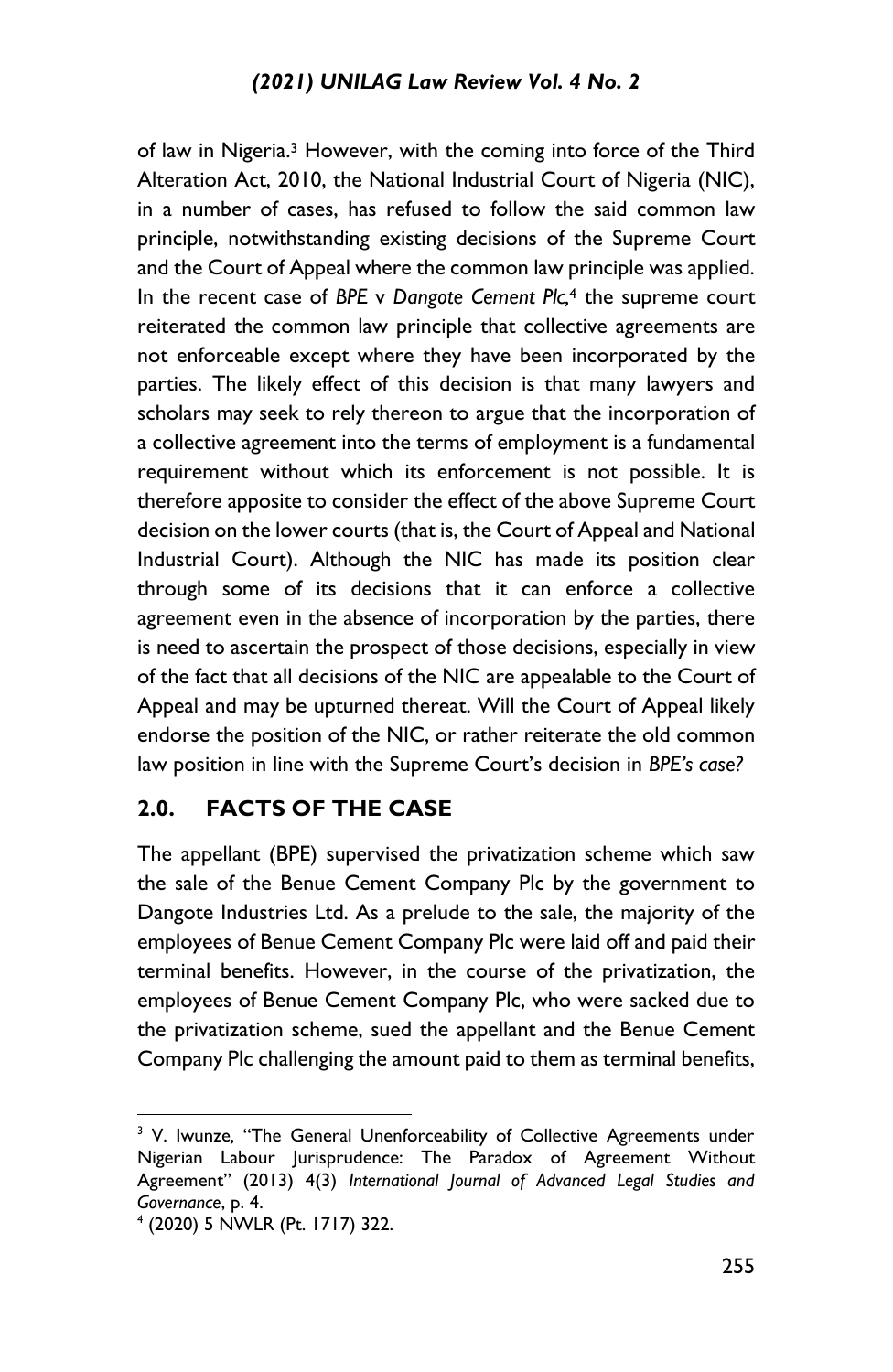on the grounds that the computation of the benefits ought to be based on the Staff Handbook of Benue Cement Company Plc and not based on the allegedly fraudulent letters of 26th and 27th October 2004. They contended that the appellant gave them blank forms (i.e., the letters referred to above) to sign after which it proceeded to insert bloated figures in the documents as the employees' terminal benefits. At the trial court, upon the order of the learned judge, Benue Cement Company Plc was substituted by Dangote Cement Plc; and Alhaji Aliko Dangote and Dangote Industries Ltd. were both joined as codefendants in the suit. After hearing the parties, the learned trial judge agreed with the plaintiff/employees and ordered that since the appellant had made some payments to the plaintiff/employees, the remaining part of the terminal benefits, as calculated in line with the Staff Handbook of Benue Cement Company Plc, should be paid by the 3<sup>rd</sup> and 4<sup>th</sup> Defendants (i.e., Alhaji Aliko Dangote and Dangote Industries Ltd). Dissatisfied with the decision of the trial judge, the 3rd and 4<sup>th</sup> defendants appealed to the Court of Appeal where they argued that the evidence adduced at the trial court did not justify the placing of the burden of paying the balance of the terminal benefits on them. The appellant (BPE) also cross-appealed to the Court of Appeal where it asked the court to hold that it has paid all the terminal benefits due to the plaintiff/respondents and therefore reverse the judgment of the trial judge. The plaintiff/respondents also brought a respondents' notice wherein they argued that the statements of defence filed by the appellant and its co-defendants were incompetent and urged the court to hold that both the appellant and the cross-appellants were jointly liable. After hearing the parties, the Court of Appeal held that the statements of defence filed by the appellants and its co-defendants were incompetent since they were not signed by legal practitioners known to law. The court however set aside the order of the trial judge which placed liability of paying the remaining balance of the terminal benefits on the 3rd and 4th defendants, and in its stead ordered that only the appellant (BPE) shall bear the liability of paying the said remaining balance. The appellant therefore appealed to the supreme court and urged the court to reverse the decisions of the lower courts. In unanimously allowing the appeal, the Supreme Court held that the lower court was wrong in striking out the statements of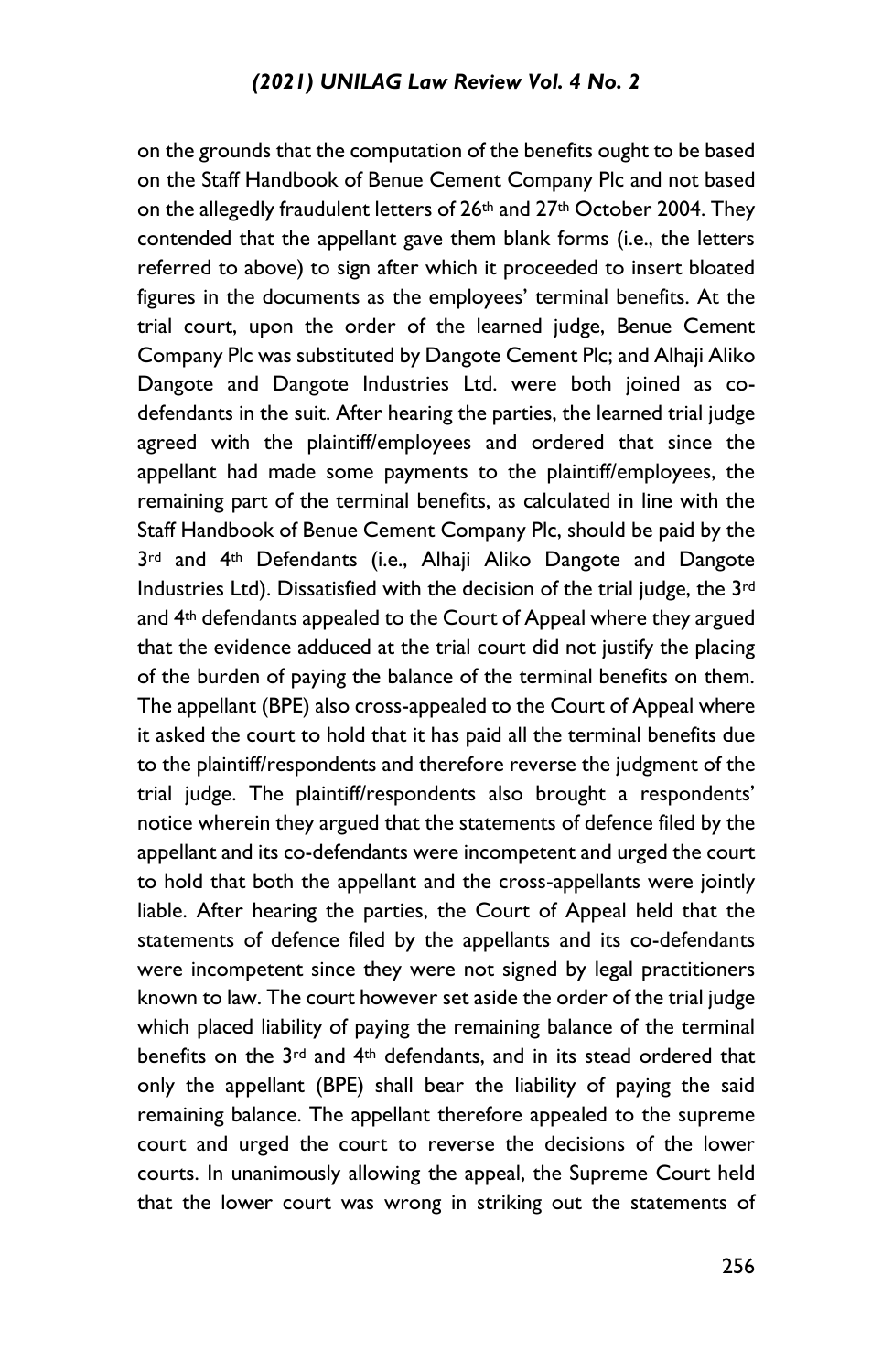#### *(2021) UNILAG Law Review Vol. 4 No. 2*

defence of the appellants and its co-defendants since the plaintiff/respondents had acquiesced to the procedure at the trial court and therefore could not complain at the appellate stage. In all, the apex court found that the case of the plaintiff/respondents was not proved and therefore reversed the order directing the appellant to pay them the balance of the terminal benefits in line with the Staff Handbook of Benue Cement Company Plc. In support of its decision, the Supreme Court, per Galumje (JSC), pointedly held as follows:

> Any collective agreements, except where they have been adopted as forming part of the terms of employment are not enforceable. The enforcement of such agreement is by negotiation between the parties to the agreement. In the instant case, there is no evidence that the exhibits referred to as entitling them to certain payment were adopted as forming part of the employment of the  $4<sup>th</sup> - 9<sup>th</sup>$  respondents *(that is, the plaintiffs/respondents)*. <sup>5</sup> The exhibits are therefore not enforceable. The failure to act in strict compliance with the exhibits is non justiciable. See UBN Ltd v. Edet (1993) 4 NWLR (Pt. 287) 288. The order directing the appellant to pay balance of the terminal benefit by the lower court is totally wrong and it is hereby set aside.

The above part of the Supreme Court's decision constitutes the fulcrum of this paper. The apex court held that since the exhibits upon which the respondents/employees hinged their claim, were merely collective agreements, they cannot be enforced, in the absence of evidence of their incorporation into their terms of employment.

#### **3.0. COMMENTS**

From the above decision of the Supreme Court, particularly as it relates to collective agreements, three points can be deduced, namely: (1) that a collective agreement is not enforceable unless it has been adopted/incorporated by the parties; (2) that the enforcement of a collective agreement is by way of negotiation; and (3) that the failure to act in strict compliance with a collective agreement is not

<sup>&</sup>lt;sup>5</sup> Emphasis mine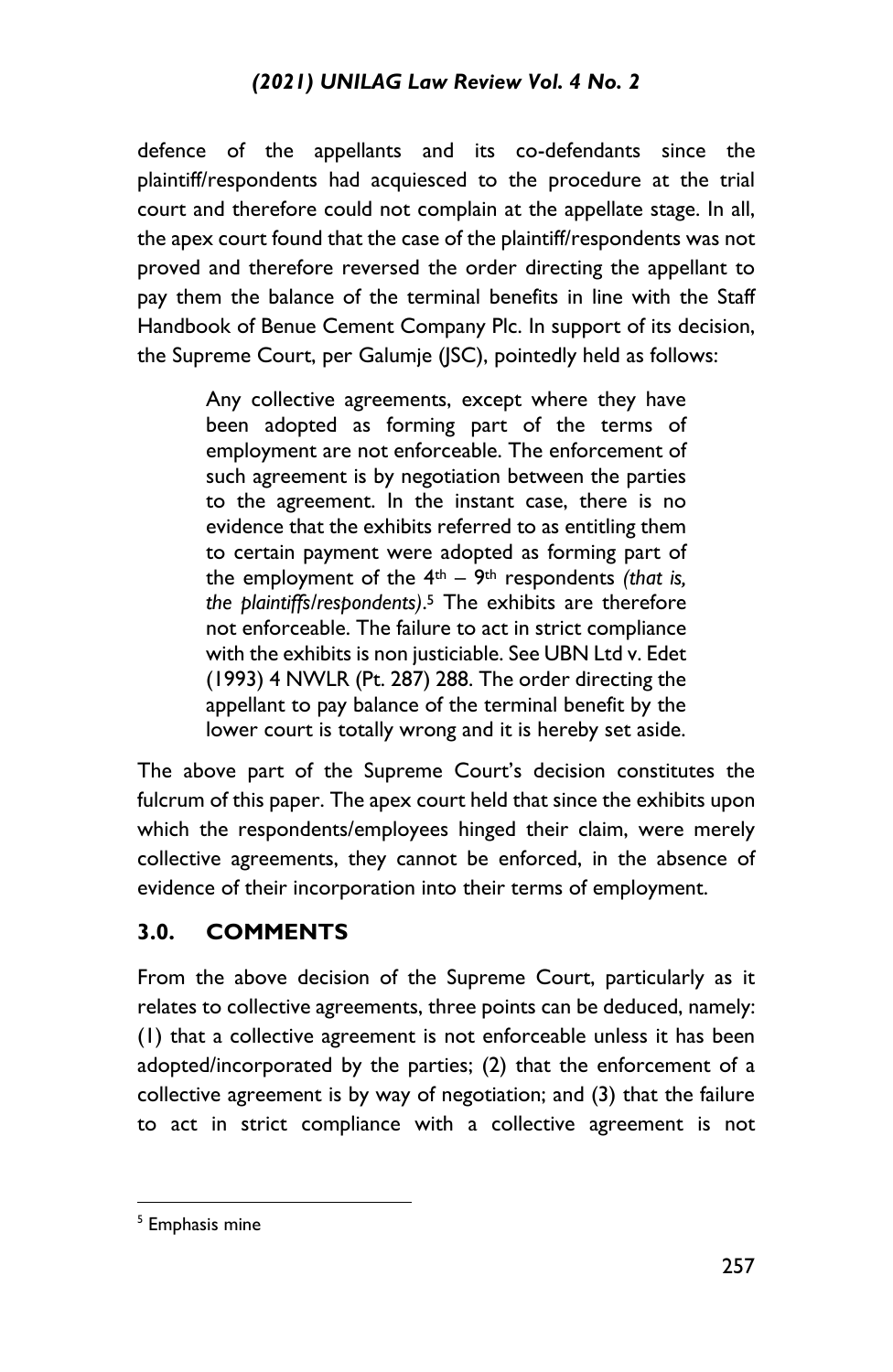justiciable.<sup>6</sup> There is no gainsaying the fact that the Supreme Court adopted a common law approach when it arrived at the above points. Given the recency of this recapitulation by the apex court, it is arguable that we are back to the old common law rule where a collective agreement is, at best, treated as a gentleman's agreement. However, with the current posture of the NIC, it does not appear that such an argument may fly. In the recent case of *PENGASSAN* v *MRS Oil Nigeria Plc & 4 Ors.,<sup>7</sup>* the NIC, responding to an invitation by the defendant who had asked the court to hold that a collective agreement was only a gentleman's agreement and as thus not enforceable, held as follows:

> In coming to this decision, let me state that I am not oblivious of the argument of the learned Counsel to the 1st - 3rd Defendants that the 3 exhibits put up for interpretation and enforcement are at best gentleman agreement or collective agreements which remain for all intents and purposes unenforceable. The exhibits are no doubt evidence of voluntarily entered agreement creating rights and obligations. The rights and obligations created are not illegal and all the parties have capacity to enter into same. The parties to these agreements have not argued against their being parties to these agreements. The agreements are not inhibited by any vitiating elements. What then is to render them unenforceable? I see none. I am inclined to agree completely with the position of the law as aptly canvassed by learned Counsel to the Claimant that with the intervention of Section 254C, Constitution of the Federal Republic of Nigeria, 1999 (Third Alteration) Act, 2010 collective agreements are now enforceable. Indeed, if they are not to be enforceable the power conferred on this Court by the Constitution would have been of no meaning.

From the above decision, it is clear that the NIC is not disposed to accept arguments that tend to bring back the old common law principle as regards the unenforceability of collective agreements

<sup>6</sup> The above points were similarly the position of the Court of Appeal in *UBN* v *Edet (supra)* which the apex court referred to in the case at hand.

<sup>7</sup> NICN/LA/595/2012, delivered on 27 May 2020, para. 50.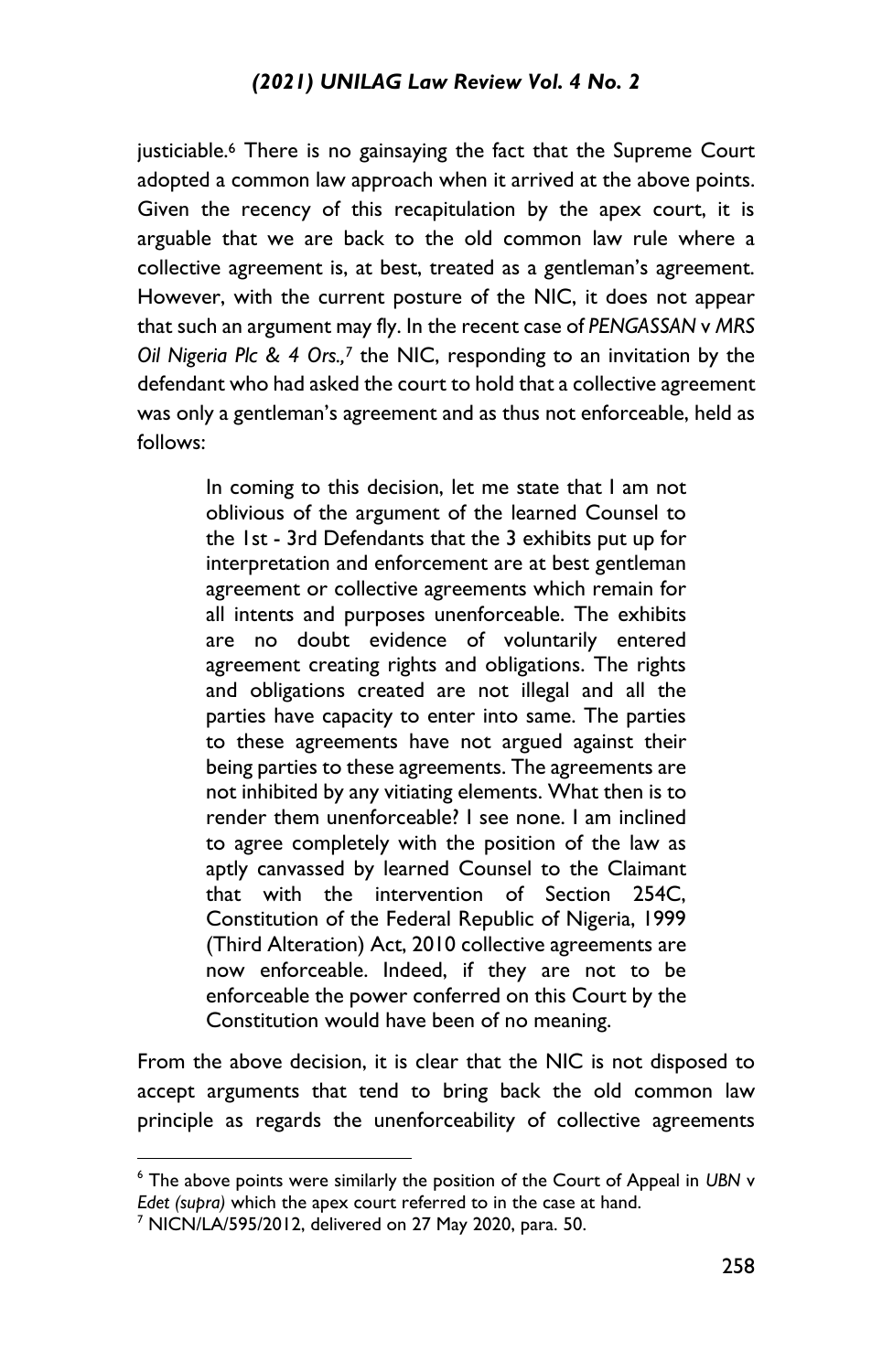generally. It is therefore pertinent to determine at this juncture, the impact of the Supreme Court's reiteration in *BPE's case<sup>8</sup>* of the common law position on the Nigerian labour jurisprudence. Are the lower courts bound to follow the recent Supreme Court's decision? By simple logic, under the architecture of hierarchy of courts, the Court of Appeal and the National Industrial Court, being lower in hierarchy than the Supreme Court, are automatically bound by the decisions of the Supreme Court.<sup>9</sup> In the case of *Osakwe* v *FCE (Tech) Asaba & Ors*, <sup>10</sup> the Supreme Court issued a stern warning against the refusal by lower courts to follow its decisions on a similar point or issue. The apex court described such attitude as "judicial impertinence" "gross insubordination" "undesirable" and "distasteful." On this note, it is arguable that the pronouncement of the apex court in *BPE's case,* as regards the unenforceability of unincorporated collective agreements, is binding on the lower courts. The refusal by a lower court to abide by the decision of a superior court where the facts are similar, is jurisprudentially frowned on under Nigerian law. This was aptly captured by Professor G.N. Okeke in the following words:

> A precedent is weighty in the Nigerian legal system. It has an overriding influence on judges and their decisions. Any arbitrary derogation from it by selfwilled judges is costly because whatever decision or decisions such judges come up with might be upturned on appeal, thereby rendering their efforts at arriving at the decisions, exercises in futility; a waste of time, strength, money and other resources, an unwise adventure into legal foolishness and a willing exposure to unnecessary jeopardy.<sup>11</sup>

<sup>8</sup> *Supra* n 4.

<sup>9</sup> *Alhaji Mohammed & Anor* v *Olawunmi & 9 Ors.* (1993) 4 NWLR (Pt. 287) 254; *Buhari* v *Obasanjo* (2005) 13 NWLR (Pt. 941) 1; *Savannah Bank* v *Ajilo* (1989) 1 NWLR (Pt. 97) 305.

<sup>10</sup> (2012) 27 NLLR (Pt. 76) 1.

<sup>&</sup>lt;sup>11</sup> G.N. Okeke, "Judicial Precedent in the Nigerian Legal System and a Case for Its Application under International Law" (2010) 1 *Nnamdi Azikiwe University Journal of International Law and Jurisprudence*, p. 112.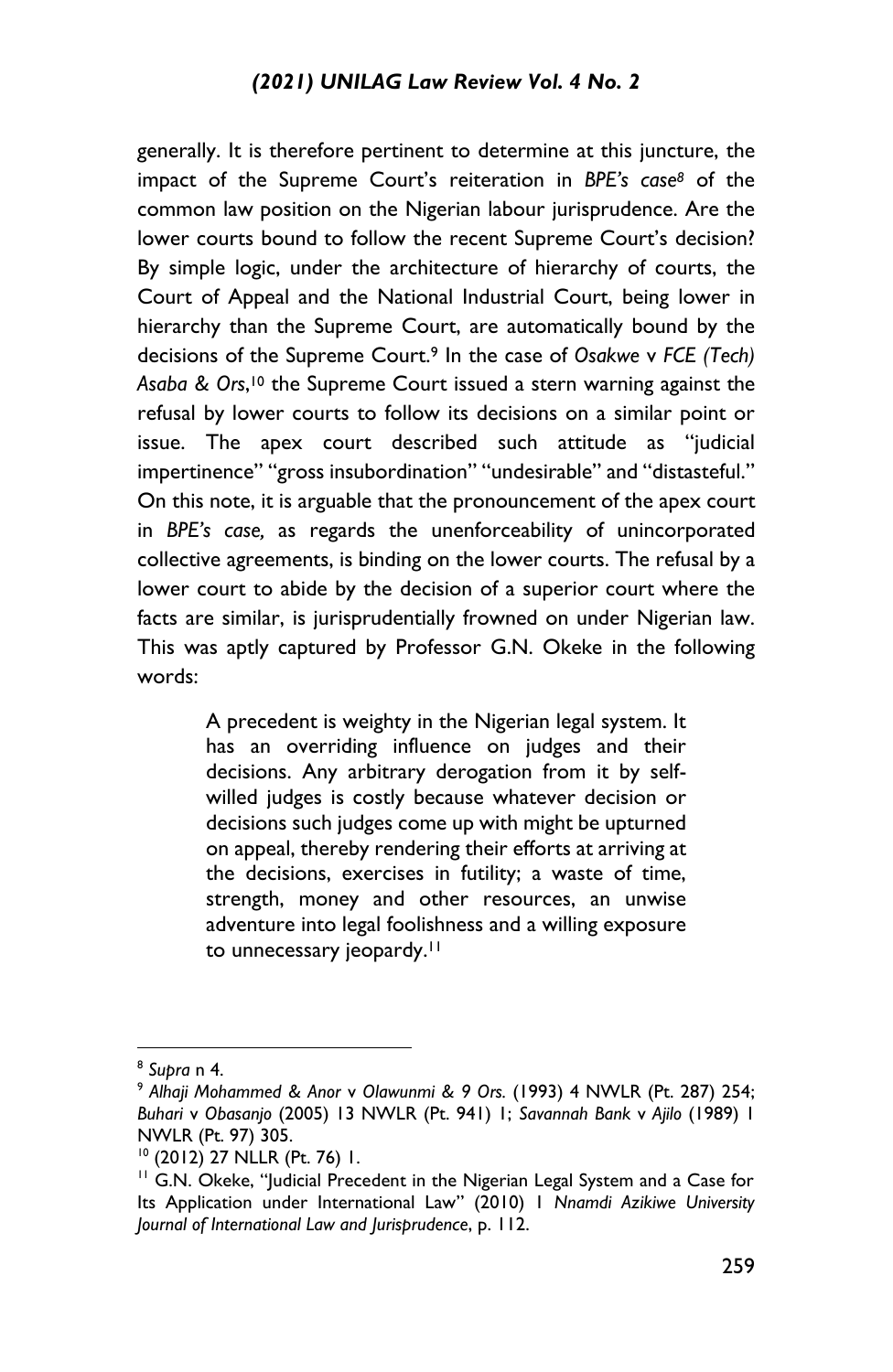On the other hand, abiding by judicial precedent is in fact a choice to tow the path of honour. Some scholars have also pointed out the advantages of following past decisions in line with judicial precedent and these include: certainty and predictability of law, promotion of judicial efficiency, scientific development of the law, prevention of partiality or prejudice, delimitation of judicial function, reduction of error, etc.<sup>12</sup> It may therefore be argued on the strength of the above authorities, that the position of the Supreme Court as regards the unenforceability of collective agreements is binding on the lower courts. Notwithstanding the above argument, a careful perusal of some decisions of the NIC appears to lead to a different conclusion. In *Valentine Ikechukwu Chiazor* v *Union Bank of Nigeria*, <sup>13</sup> the NIC rejected the defendant's argument that the court was bound to follow the case of *Union Bank of Nigeria* v *Emmanuel*<sup>14</sup> based on the doctrine of judicial precedent. In *UBN's case*, <sup>15</sup> the Court of Appeal had held that a collective agreement was not enforceable except it has been incorporated into the workers terms of employment. In refusing the request of the defendant, the NIC explained that the cause of action in *UBN's case* arose before the coming into force of the Third Alteration Act, 2010 and that the decision therein was based on the old state of law regarding the enforceability of collective agreements. The NIC further explained the difference between section  $7(1)(c)(i)$ of the National Industrial Court Act 2006 and section 254C(j) of the Constitution (Third Alteration Act, 2010). Section 7 of the NIC Act empowered the NIC to interpret collective agreements while section 254C(j) of the Constitution empowered the NIC to not only interpret, but also to apply collective agreements. The NIC held that the implication of this provision is that since the court has the power to apply collective agreements, it follows that they are enforceable and binding. The NIC further held that the old position which treated collective agreements as binding in honour only is a common law principle which the NIC is empowered to relax by virtue of sections

 $12$  E.A. Ikegbu, S.A. Duru, and D.U. Emmanuel, "The Rationality of Judicial Precedent in Nigeria's Jurisprudence" (2014) 4(5) *American International Journal of Contemporary Research*, p. 151-152.

<sup>&</sup>lt;sup>13</sup> NICN/LA/122/2014, the judgment of which was delivered on 12 July 2016. <sup>14</sup> (2012) 11 NWLR (Pt. 1312) 550.

<sup>15</sup> *Ibid*.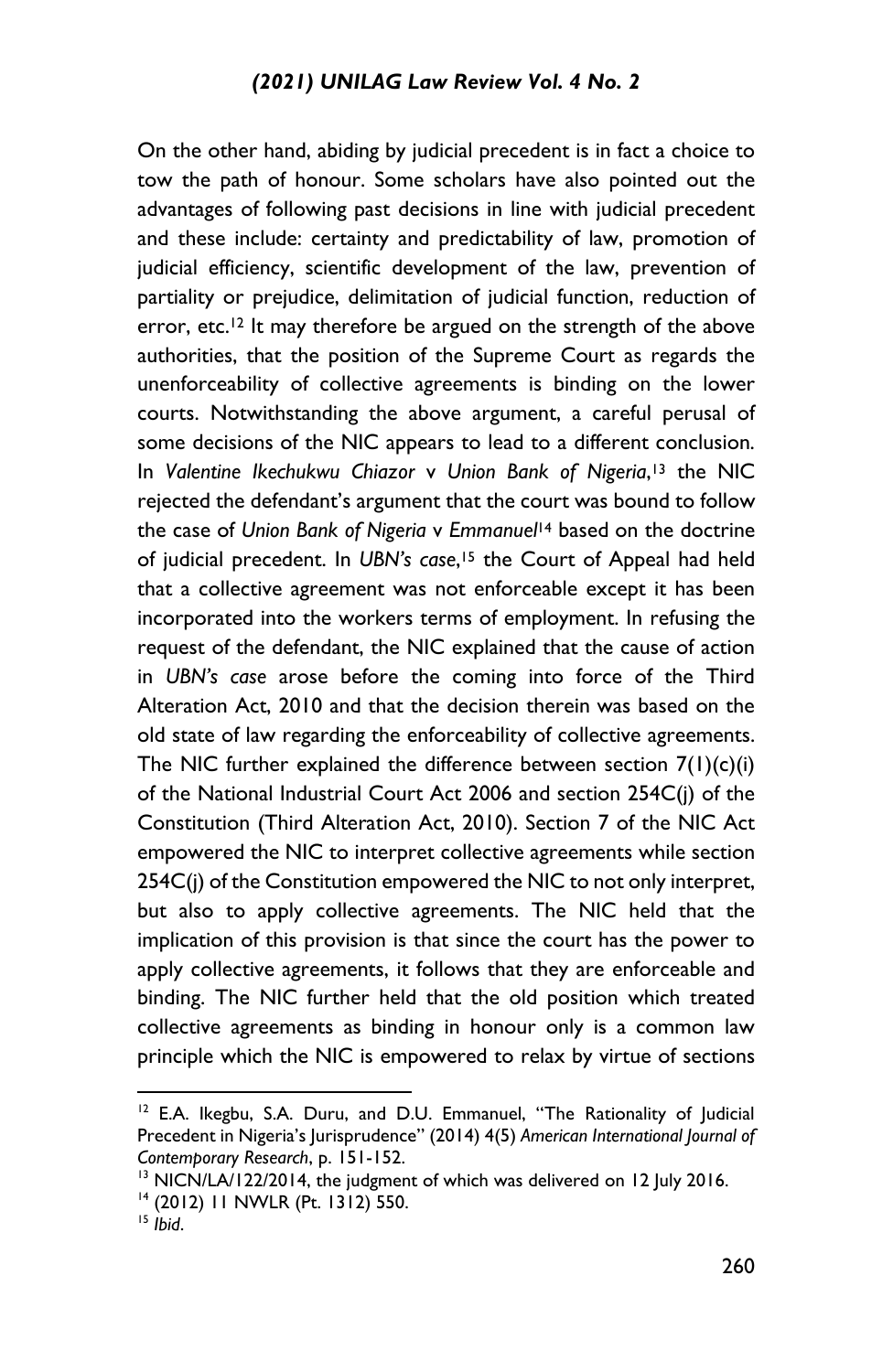13 and 15 of the NIC Act, where the principle appears to be in conflict with the rules of equity. Therefore, based on the above points, the NIC is fully empowered to apply a collective agreement once it is established that the parties are bound by the agreement. It is immaterial that it was not incorporated into the contract of employment. Similarly, citing *Valentines' case*, <sup>16</sup> the NIC in the case of *Lijoka* v *First Franchise Service Limited*, <sup>17</sup> held as follows:

> The defendant's counsel had contended that the current state of law on collective agreements as espoused by the Supreme Court in Akauve Moses Osoh & Ors v. Unity Bank Plc (2013) 9 NWLR (Pt. 1358) 1 at 29 is that collective agreements are not legally binding and cannot create legal obligations unless the collective agreement has been incorporated into the employee's contract of employment. This argument of the defendant's counsel reveals the uncritical citation and application of case law authorities out of context. The point I seek to make here is that the cause of action in Osoh arose in 1994, when the action was filed at the High Court of Edo State, Benin long before the Third Alteration to the 1999 Constitution came into being… As at 1994, when the cause of action arose in Osoh, there was no provision of law that permits the interpretation and application of collective agreements as we have under section 254C(1) of the 1999 Constitution. Whatever it was in 1994, section 254C(1) of the 1999 Constitution as inserted by the Third Alteration to the 1999 Constitution has altered that position.<sup>18</sup>

Applying the above logic to the instant case (*BPE's case*), it is pertinent to consider when the cause of action arose. In the instant case, the cause of action arose in 2003 when the Federal Government of Nigeria decided to privatize the Benue Cement Company Plc – the respondent/employees' employer. In this connection, the brilliant logic contained in the above decisions of the NIC can also be applied mutatis

<sup>16</sup> Supra n 13.

<sup>17</sup> *Lijoka Olaniyi Dennis & 1677 Ors* v *First Franchise Service Ltd & Anor*  (NICN/LA/527/2013 the judgment of which was delivered on 6 February, 2019) <sup>18</sup> Per Hon. Justice B.B. Kanyip, at para. 84.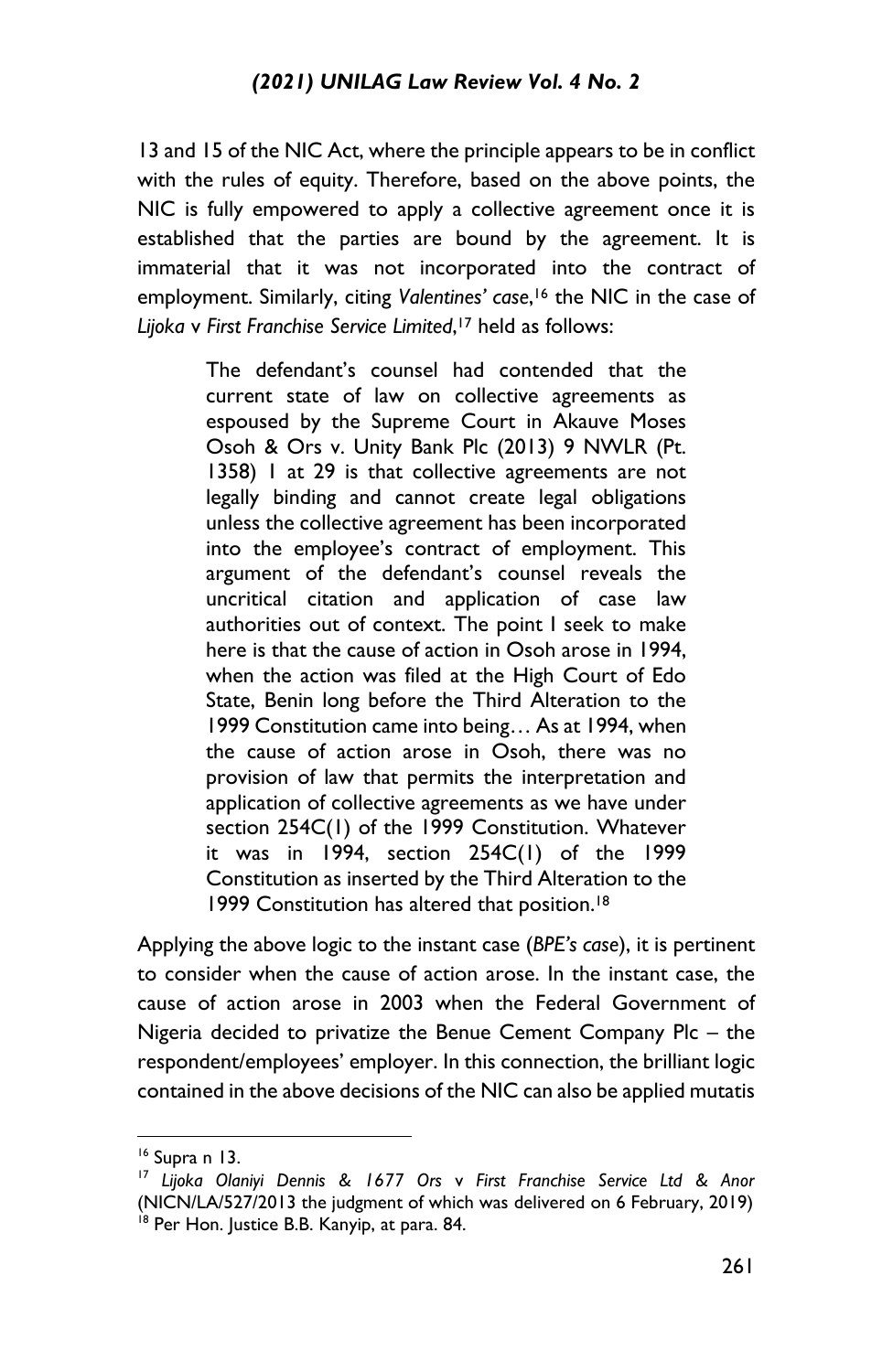mutandis to the issue at hand. Therefore, the cause of action in *BPE's case,* having emanated before the coming into force of the Third Alteration Act, 2010, the decision of the Supreme Court therein to the extent that a collective agreement must be incorporated by parties before it could be enforced, belongs to the old state of law and therefore not binding under the new labour dispensation. Presently, it seems that to enforce a collective agreement, all that the Claimant needs to prove is that he is a member of the trade union that negotiated and signed the collective agreement and that the collective agreement applies to him. More so, the requirement of establishing that he is a member of the trade union only applies where the claimant is a senior staff of the defendant/employer<sup>19</sup> In the case of a junior staff, membership of trade unions is based on eligibility unless the staff in question is shown to have actually opted out individually and in writing.<sup>20</sup> Therefore, while a senior staff will be required to plead and prove by concrete evidence that he is a member of a trade union before he can enforce a collective agreement negotiated by the said trade union, a junior staff is automatically assumed to be a member of a trade union once he is eligible to be a member of the said trade union. In any case, whether by proof of membership or eligibility as the case may be, once the claimant/employee shows that the collective agreement applies to him and that the agreement is not tainted with any vitiating element, such agreement can be enforced even in the absence of evidence of its adoption into the terms of employment.

It appears however that the logic of the NIC in the above-mentioned cases (*Valentine and Lijoka*) has not been affirmed yet by the Court of Appeal. It is apposite to note that, by the decision of the Supreme Court in *Skye Bank Plc* v *Iwu*, <sup>21</sup> all decisions of the NIC are now subject to the review of the Court Of Appeal and by section 243(4) of the Constitution of the Federal Republic of Nigeria (CFRN) 1999 (as

<sup>19</sup> *Mrs. Bessie Udhedhe Ozughalu & Anor* v *Bureau Veritas Nigeria Limited* (NICN/LA/626/2014, the judgment of which was delivered on 20 March 2018).

<sup>20</sup> *Lijoka* v *First Franchise Service Ltd & Anor* (*supra* n 17, at para. 87); *NUPENG* v *MWUN* (2015) 61 NLLR (Pt. 214) 403 at 465; *Mr. Eyiaromi Oladele* v *AG Lagos State* NICN/LA/102/2013 (the judgment of which was delivered on the 6 June 2017); *Bethel Ezego* v *NUFBTE & Anor.* NICN/LA/221/2017 (the judgment of which was delivered on 16 July 2018).

 $21$  (2017) 16 NWLR p. 24.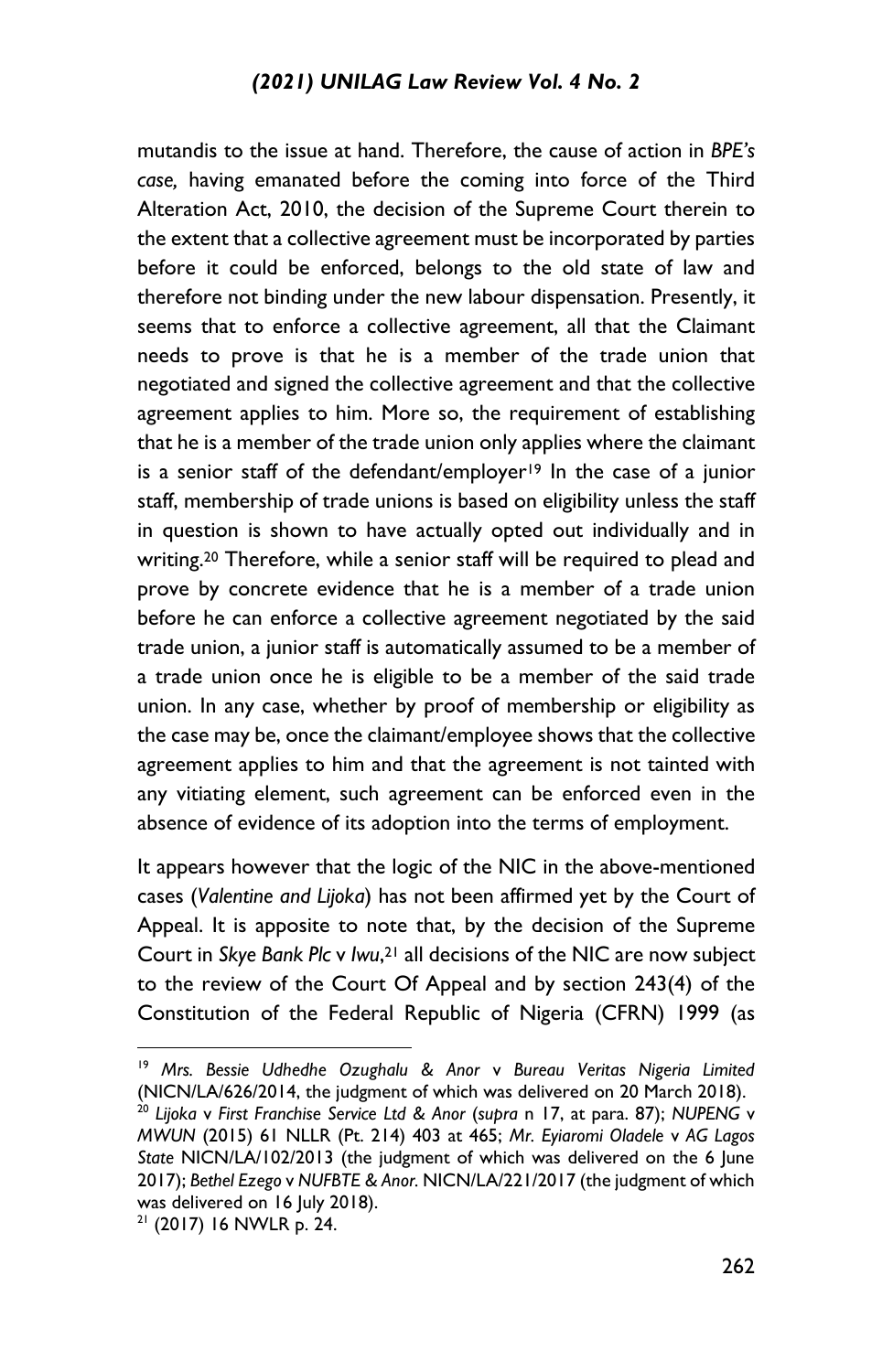amended), the decisions of the Court of Appeal in respect of civil appeals from the NIC are final and cannot be further appealed to the Supreme Court.<sup>22</sup> In other words, a decision of the NIC can in appropriate cases be upturned by the Court of Appeal. Thus, the question at this juncture is whether the Court of Appeal will likely adopt the reasoning contained in the NIC judgments discussed above or rather opt to follow the Supreme Court's position in *BPE's case* in line with the doctrine of judicial precedent. If the Court of Appeal opts to follow the position in *BPE's case*, the implication will be that the common law position, as regards the legal status of collective agreements, will still remain the extant law. However, it is submitted, with profound humility, that the reasoning of the NIC in *Valentine and Lijoka* is logical, cogent and plausible so that there is no doubt that the Court of Appeal will equally toe the line.

*A fortiori*, the provisions of law relied upon by the NIC in arriving at its position are clear and unambiguous.23 The advent of the Third Alteration Act 2010 introduced a new dispensation in the Nigerian labour jurisprudence where labour disputes can be resolved with inflexibility and this includes the relaxation of the operation of common law rules where necessary. His lordship, Akaahs (JSC) aptly noted this point when he held as follows:

> … the constitution was amended by the Third Alteration to the 1999 Constitution which recognized the court as a specialised court and provided in section 254C the exclusive jurisdiction of the court over all labour and employment issues. Specialised courts of limited and exclusive jurisdiction are seen as fulfilling a growing need for expertise in increasingly complex areas of law. *The resolution of labour and employment disputes is guided by informality, simplicity, flexibility and speed.* Specialised business courts will no doubt play an important role in the economic development of the country.<sup>24</sup>

<sup>22</sup> *Ibid*, per Nweze, JSC, at 101-102, paras. A-C.

<sup>&</sup>lt;sup>23</sup> S.  $7(1)(c)$ , 13, and 15 NIC Act; S. 254C(j) of the Constitution of the Federal Republic of Nigeria (CFRN) 1999 (as amended).

<sup>24</sup> *Skye Bank Plc* v *Iwu* (*supra* n 21), at 162-163, paras. G-H, A-B, respectively.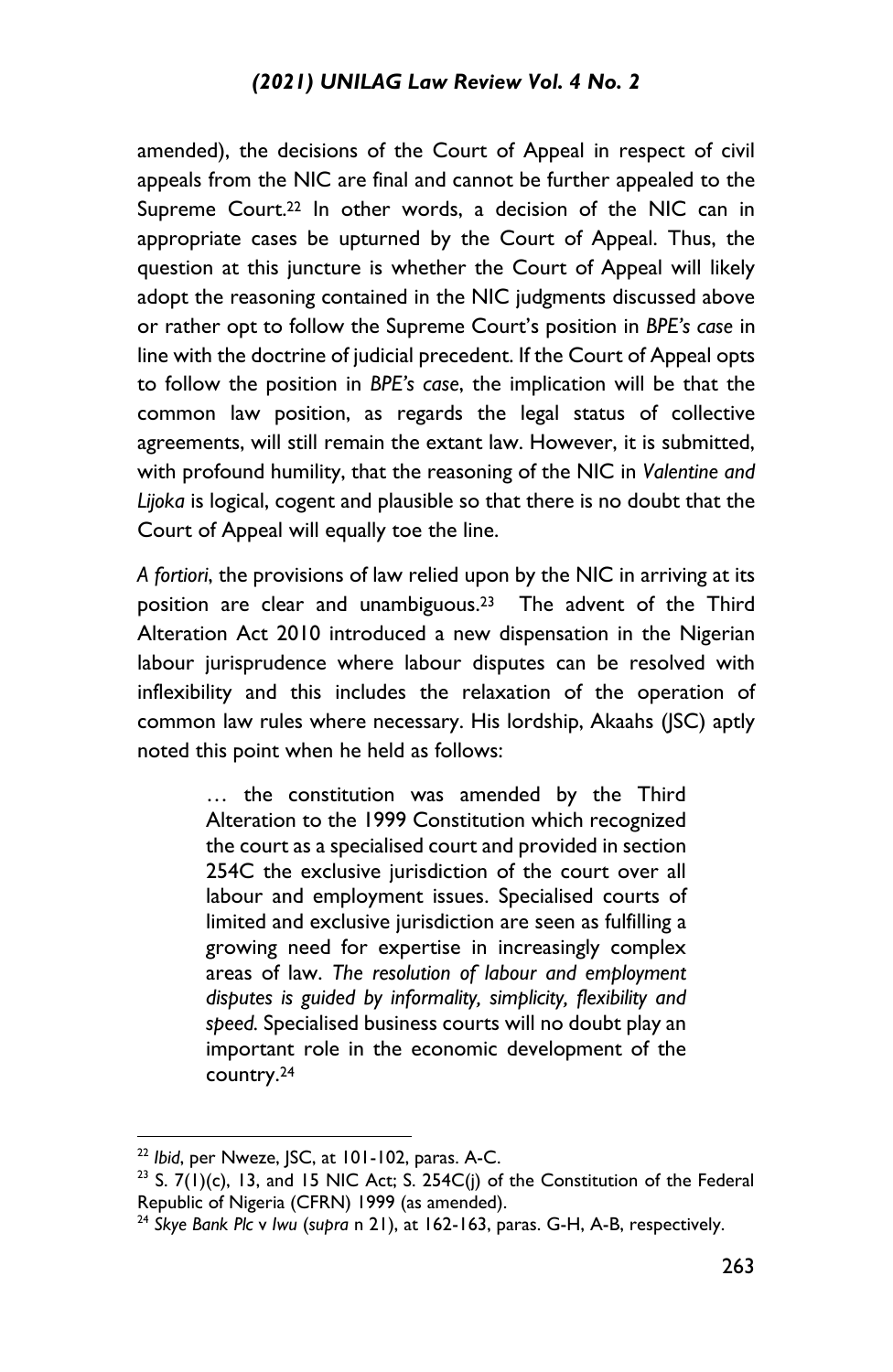In as much as the Third Alteration Act was apparently targeted at elevating and expanding the status and jurisdiction of the NIC, it is submitted that the Court of Appeal is not excluded from the farreaching impact of the amendment. This is because, all decisions of the NIC are appealable to the Court of Appeal and by virtue of section 243(4) of the Constitution, the Court of Appeal is accorded a special status akin to that of the Supreme Court, in respect of civil appeals from the NIC. This was aptly captured by the Supreme Court, per Nweze JSC, as follows:

> …unlike the Federal High Court and other categories of High Courts, its (National Industrial Court) decisions are, deliberately, made appealable only to the lower court, the Court of Appeal; there being no further appeal beyond that court, section 243 (4). In fact, by the most thoughtful insertion of section 243 (4) supra, the draftsman achieved two things. Firstly, the apex court was insulated or shielded from the armada of appeals it would have, without this outer provision in section 243 (3) (supra), been inundated with having regard to the range of persons under the trial court's jurisdiction (*rationae personae*) and range and diversity of the subject matters over which it exercises jurisdiction … Secondly, the said section 243 (4) (supra) spares the litigants before the trial court the forensic drudgery and weariness associated with agitating matters from trial courts to the apex court, often decades…<sup>25</sup>

An arguable implication of the foregoing is that, apart from the NIC, the Court of Appeal also has a crucial role to play in the advancement of the new labour dispensation introduced by the Third Alteration Act 2010. This includes ensuring the actualization of the mandate of the NIC in preventing all forms of injustice and unfair labour practices in the Nigerian labour realm, and to displace the operation of archaic common law principles that work hardship for Nigerian workers. By the combined reading of Order 4 Rule 1 of the Court of Appeal Rules, 2016 and section 16 of the Court of Appeal Act,<sup>26</sup> in conjunction with

<sup>25</sup> *Ibid*, at 102-103, paras. G-H, A-B, respectively.

<sup>&</sup>lt;sup>26</sup> Cap. C37, Laws of the Federation of Nigeria (LFN) 2004.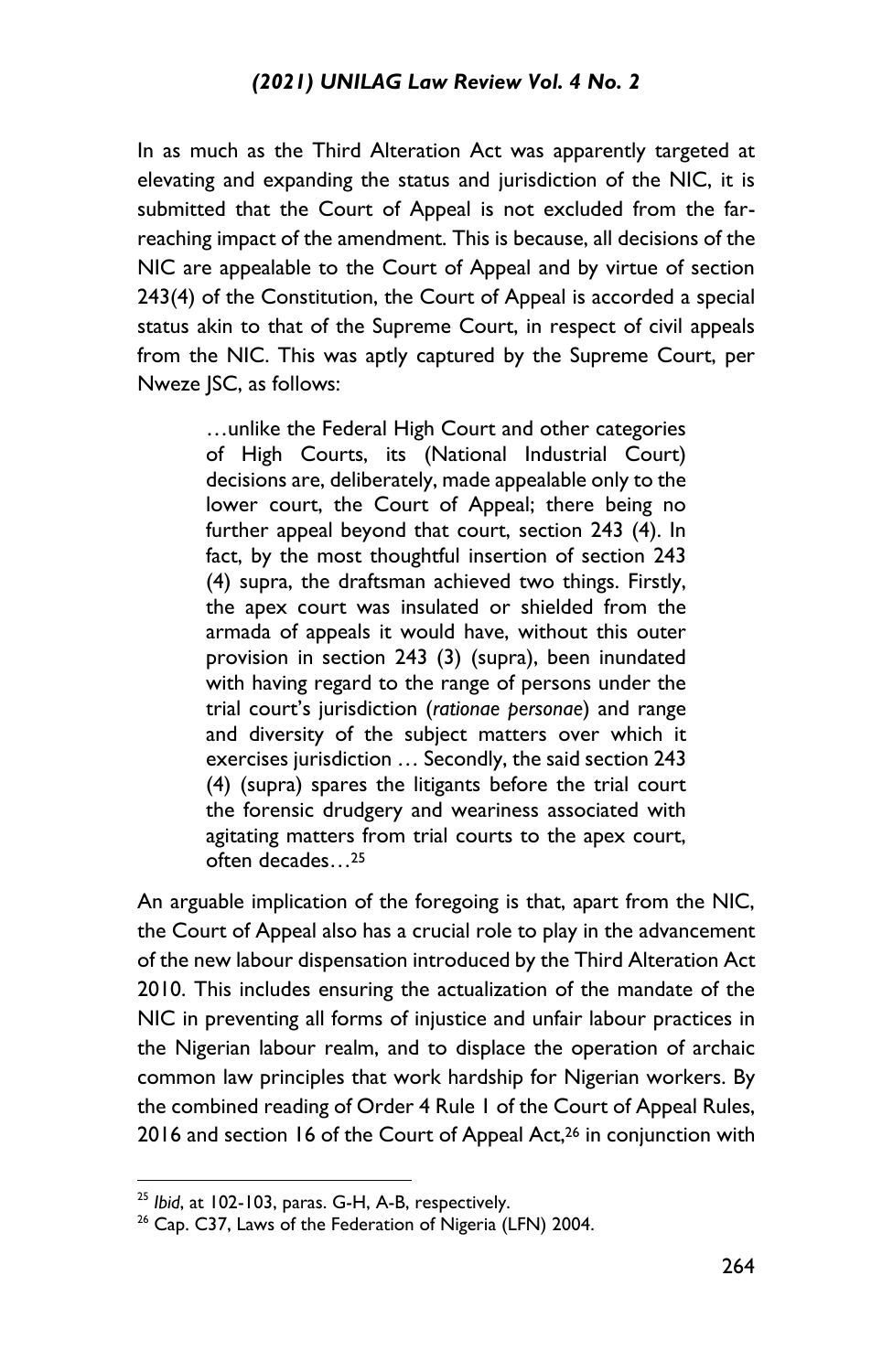section 254C of the CFRN 1999 (as amended) and sections 7, 13 and 14 of the NIC Act, the Court of Appeal has all the powers and duties of the NIC when sitting on appeal over a decision of the NIC. It is therefore expected that when faced with the question of enforceability of unincorporated collective agreements, the Court of Appeal will adopt the flexible approach of the NIC as discussed earlier, in the spirit of the new labour dispensation.

The ratio contained in *Valentine and Lijoka* is also supported by a plethora of judicial authorities.<sup>27</sup> In *Obiuweubi* v *CBN*, <sup>28</sup> for instance, the Supreme Court, per Rhodes-Vivour (J.S.C) pointedly held as follows:

> The law in force, or existing at the time of action arose is the law applicable for determining the case. The law does not necessarily determine the jurisdiction of the court at the time that jurisdiction is invoked. That is to say the law in force at the time cause of action arose governs determination of the suit while the law in force at the time of trial based on the cause of action determines the court vested with jurisdiction to try the case.

Furthermore, in *Osakwe's case*<sup>29</sup> the Supreme Court held that notwithstanding the bindingness of its decisions on the lower courts, where the principle enumerated in its decision is not applicable to the case before the lower courts, the doctrine of judicial precedent will not apply.<sup>30</sup> In this connection, it is submitted that the common law principle which was reiterated by the Supreme Court in *BPE's case*, has been rendered inapplicable to all post-Third Alteration Act causes of action in labour law by virtue of the Third Alteration Act 2010. More so, the common law attitude to collective agreements is no longer fashionable all over the world, as countries such as the UK, USA,

<sup>27</sup> *Obiuweubi* v *CBN* (2011) 7 NWLR (Pt. 1247) 465 at 495; (2011) All FWLR (Pt. 575) 208 and *Keystone Bank Limited* v *Mr. Olukayode Abiodun Oyewale* (2014) LPELR-23612(CA).

<sup>28</sup> *Obiuweubi* v *CBN* (*ibid*), at 495, paras. C-D.

*<sup>29</sup> Supra* n 10.

*<sup>30</sup> Ibid*, at 40, paras. D-E.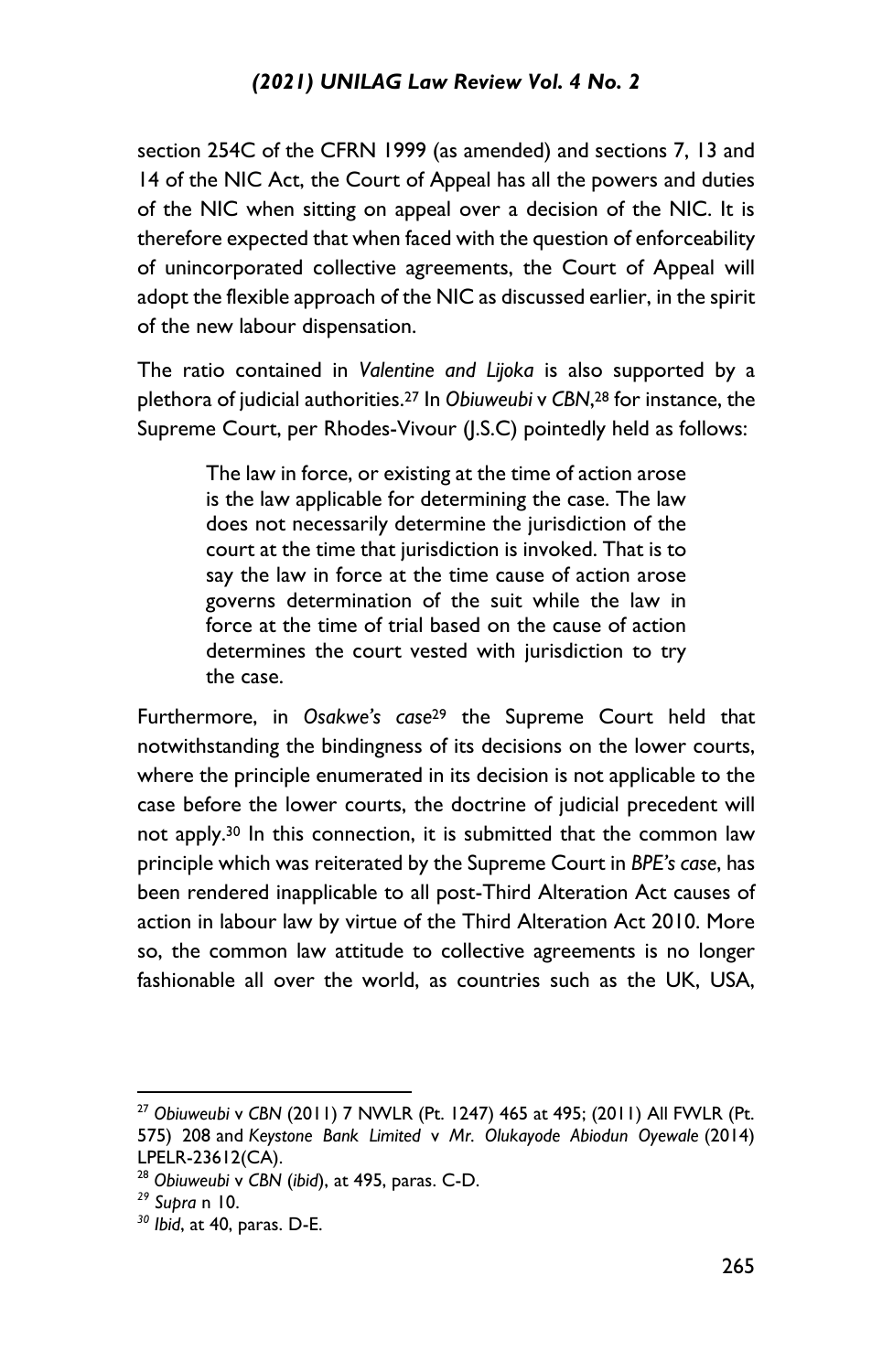Netherlands and many others now recognize the bindingness of collective agreements.<sup>31</sup>

#### **4.0. CONCLUSION**

The common law principle to the effect that collective agreement is only a gentleman's agreement which is not enforceable at law except where it has been incorporated into the contract of employment by the parties, is stringent and no longer fashionable. Although the Supreme Court of Nigeria in the recent case which was discussed in this paper, reiterated the said common law principle, it is implausible to argue that the decision has the effect of returning the Nigerian labour jurisprudence to the old common law era as regards the enforceability of collective agreements. In the words of a learned scholar:

> Choice of law needs to shed its past. The decision to apply one law over another should not be thought of as an arcane mystery, something that can only be attempted by the High Priests of the Temple Currie; nor should choice-of-law problems be treated as delicate political problems requiring the wisdom of Kissinger or the younger Pitt. The question of law application presents no difficult conceptual problem: The court identifies relevant policies and decides which should control on the facts before it. Grand theory is not needed, although common sense is.<sup>32</sup>

This research submits that the "cause of action" ratio applied by the NIC in the cases discussed in this work, is in line with common sense and is not tantamount to a departure from the doctrine of judicial precedent. The approach of the NIC to collective agreements, as seen in the cases highlighted in this paper, accords with international best labour practices as it reflects the intendment of the International Labour Organization (ILO). Article 3(1) of the ILO Recommendation No. 91 on collective agreements provides that collective agreements should be binding on the signatories thereto and those on whose

<sup>31</sup> *Supra* n 3, at 7.

<sup>32</sup> W.L. Reynolds, "Legal Process and Choice of Law" (1997) 56 *Maryland Law Review*, p. 1410.